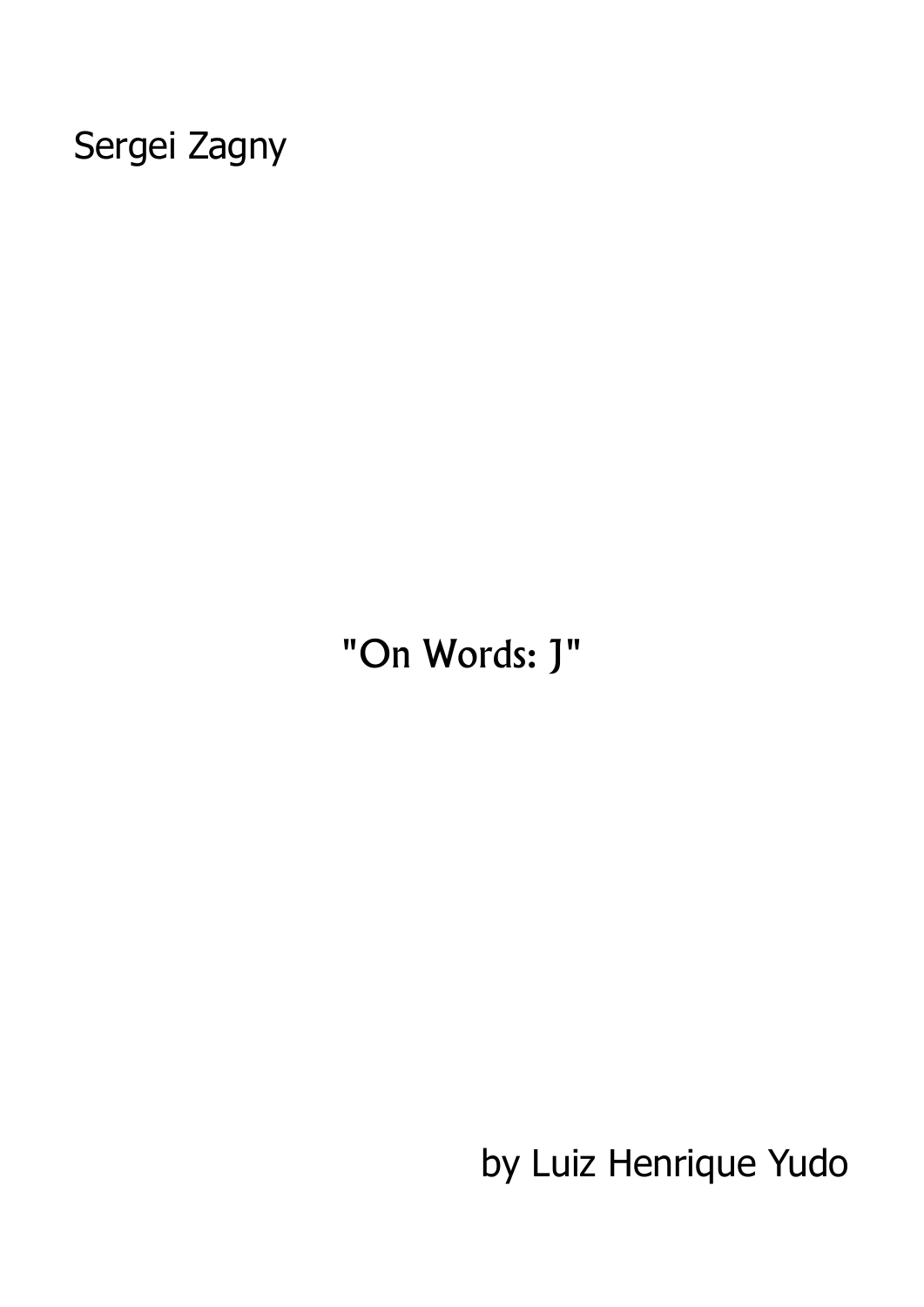Zagny Edition 2002 Score 011 © 2002, 2012 Sergei Zagny

Thanks to Keith Hammond for corrections in the English text

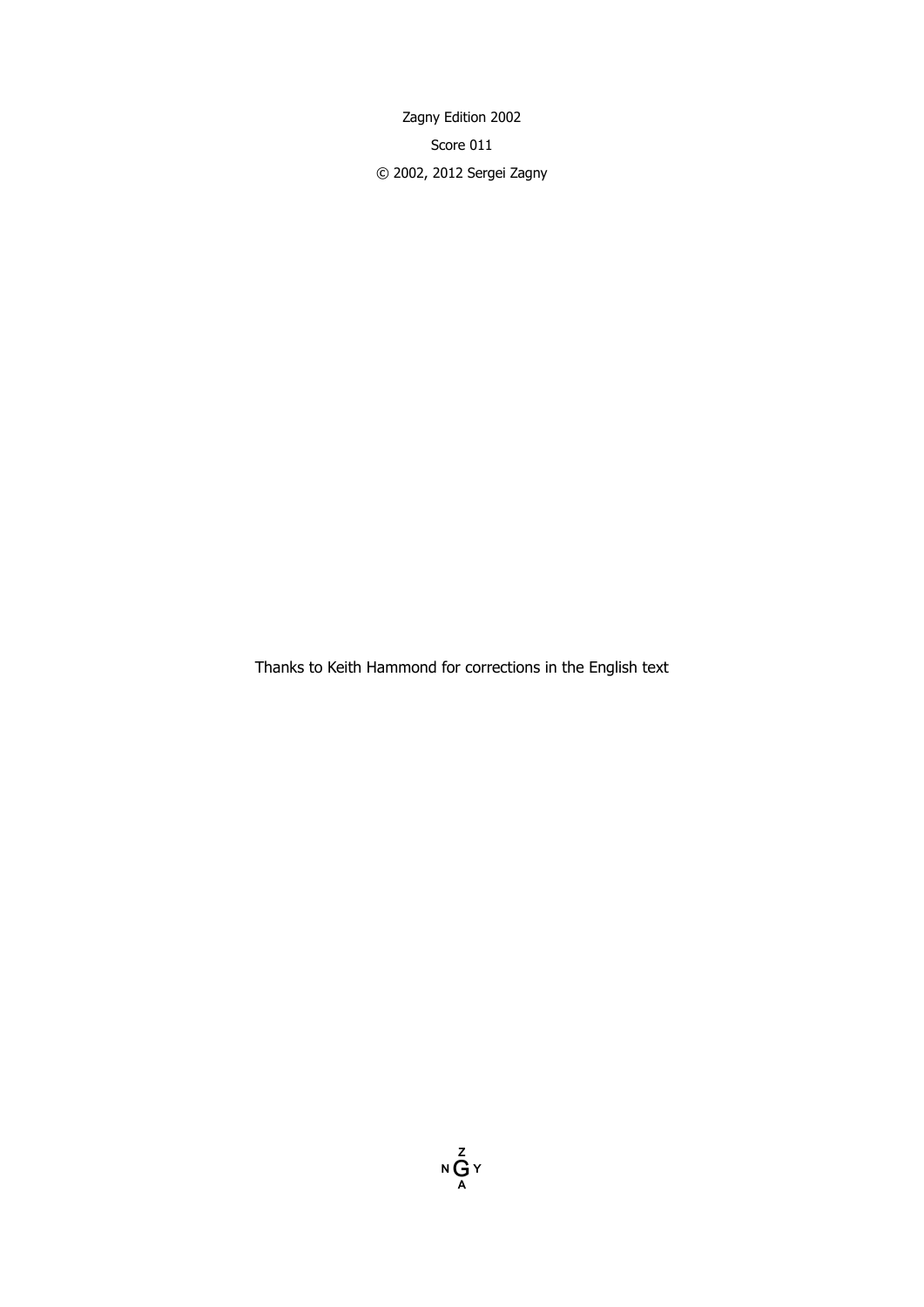Сергей Загний

"On Words: J"

Луиса Энрике Юдо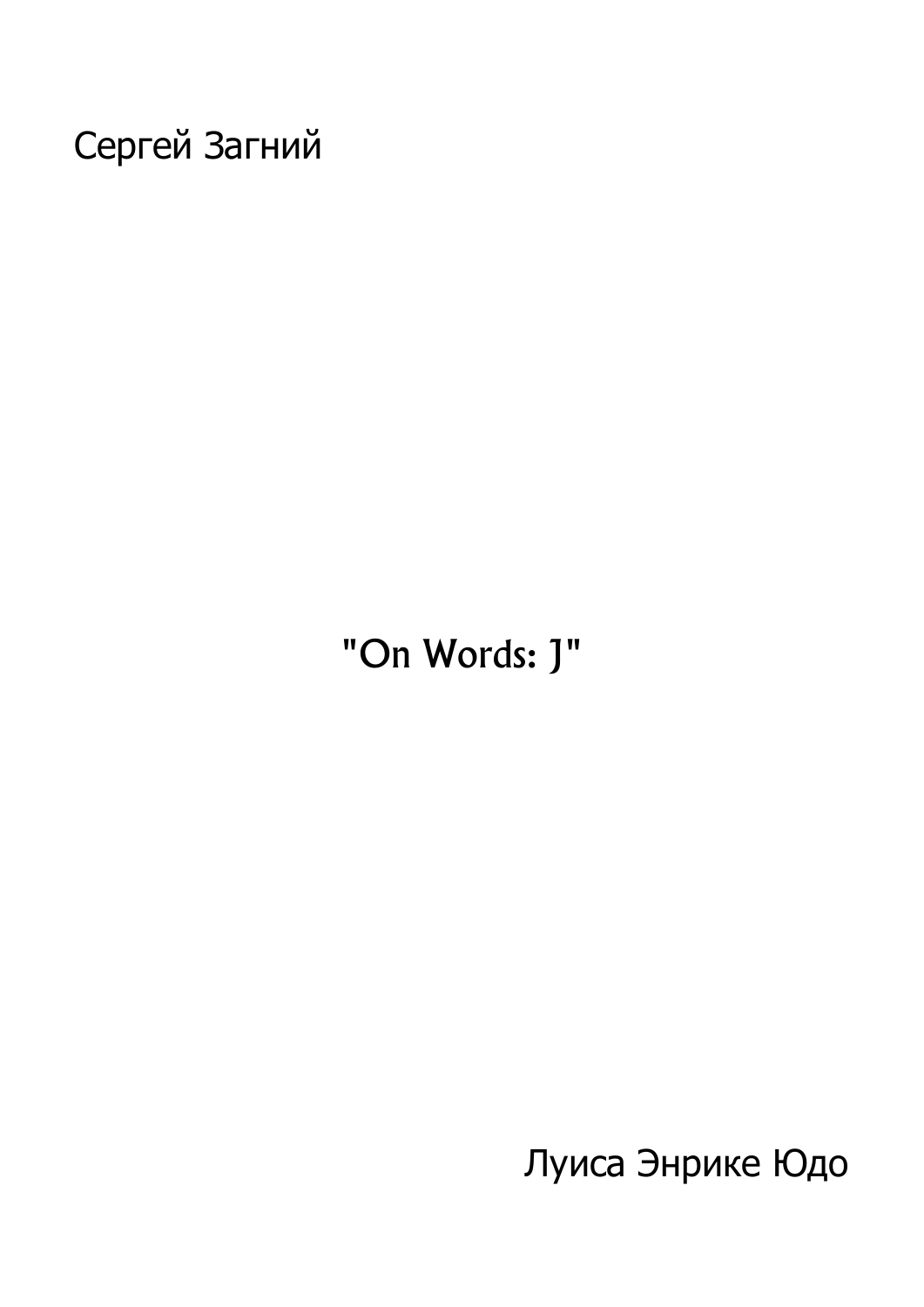

Luiz Henrique Yudo: On Words: J, first page, original edition (reproduced with the permission of the author)

Луис Энрике Юдо: On Words: J, первая страница, оригинальное издание (воспроизводится с разрешения автора)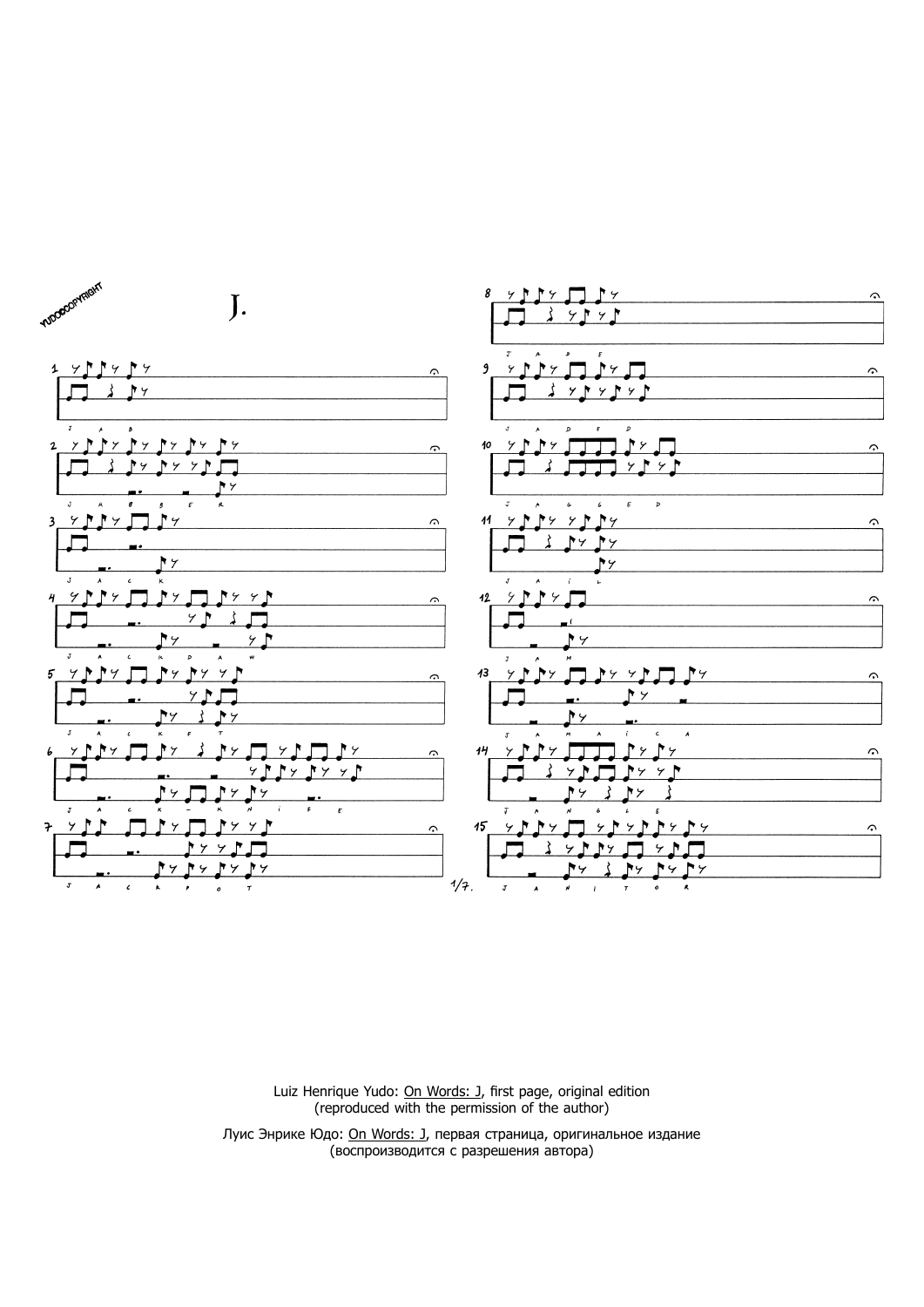

 $9.1\ \ 10.2\ \ 11 \quad \ 8 \quad \ 9.1\ \ 10.2\ \ 11 \quad \ 8 \quad \ 9.1\ \ 10.2\ \ 11 \quad \ 8 \quad \ 9.1\ \ 10.2\ \ 11 \quad \ 8 \quad \ 9.1\ \ 10.2\ \ 11 \quad \ 8 \quad \ 9.1\ \ 10.2\ \ 11 \quad \ 8$ 

Sergei Zagny: Outer and Inner Triads 1 from "Magic Stars" Сергей Загний: Outer and Inner Triads 1 из "Магических Звёзд"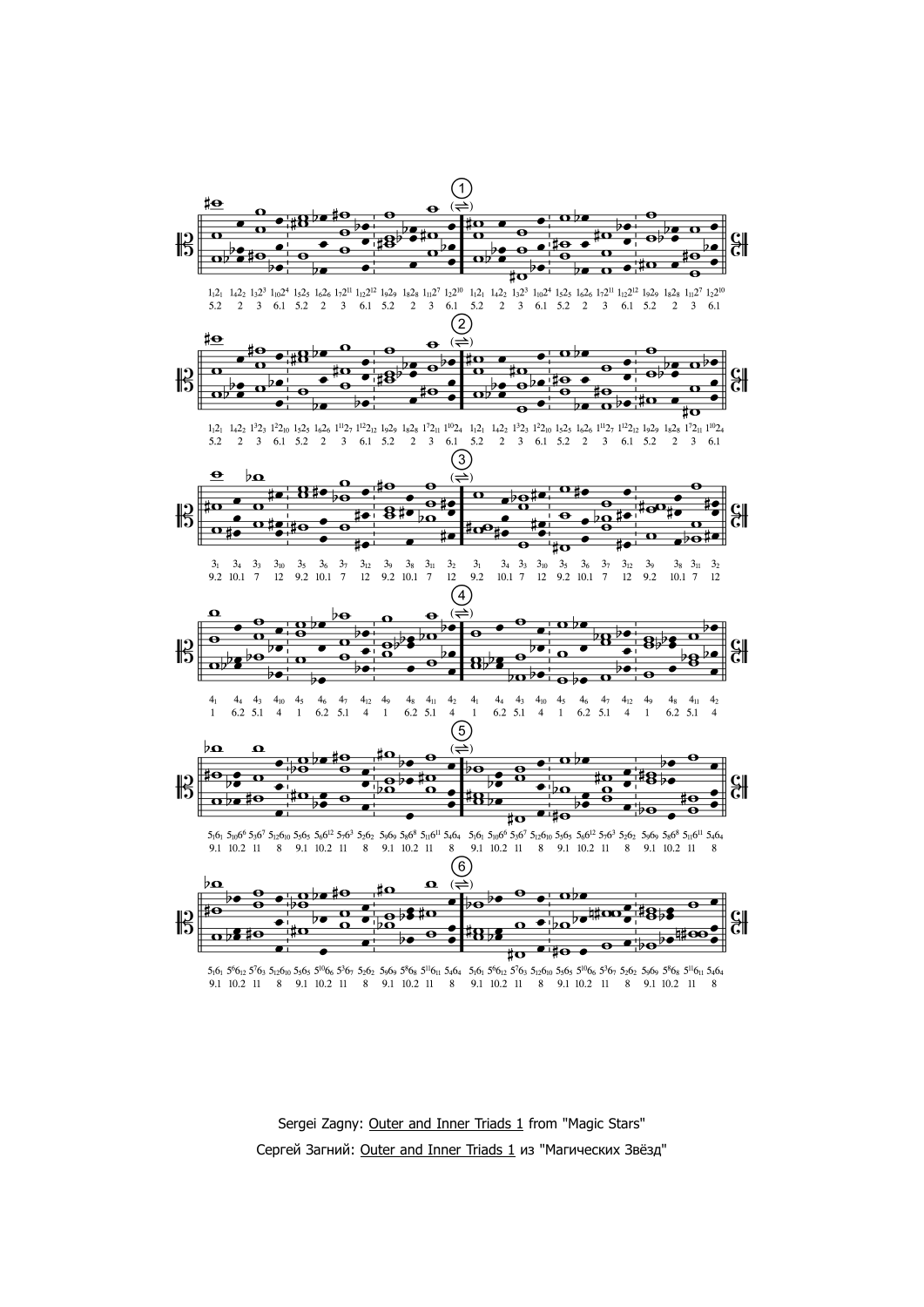Сергей Загний

## "On Words: J" Луиса Энрике Юдо

фортепиано или другие подходящие инструменты

2001

 $\_$ 

"On Words: J" Луиса Энрике Юдо - это интерпретация On Words: J Луиса Энрике Юдо через звуковысотную структуру Outer and Inner Triads 1 из "Магических звёзд" Сергея Загния, либо — интерпретация Outer and Inner Triads 1 через ритмическую структуру On Words: J. Верхняя строка партитуры (собственно On Words: J Юдо) не предназначается здесь для непосредственного исполнения: в ритме верхней строки исполняются ноты, расположенные под ней. Форма нот не влияет на их исполнение. Случайные знаки действительны для нот, перед которыми они непосредственно стоят. Средний темп  $=$  64. При исполнении на фортепиано предполагается использование педали. Примерная продолжительность пьесы — 20 минут.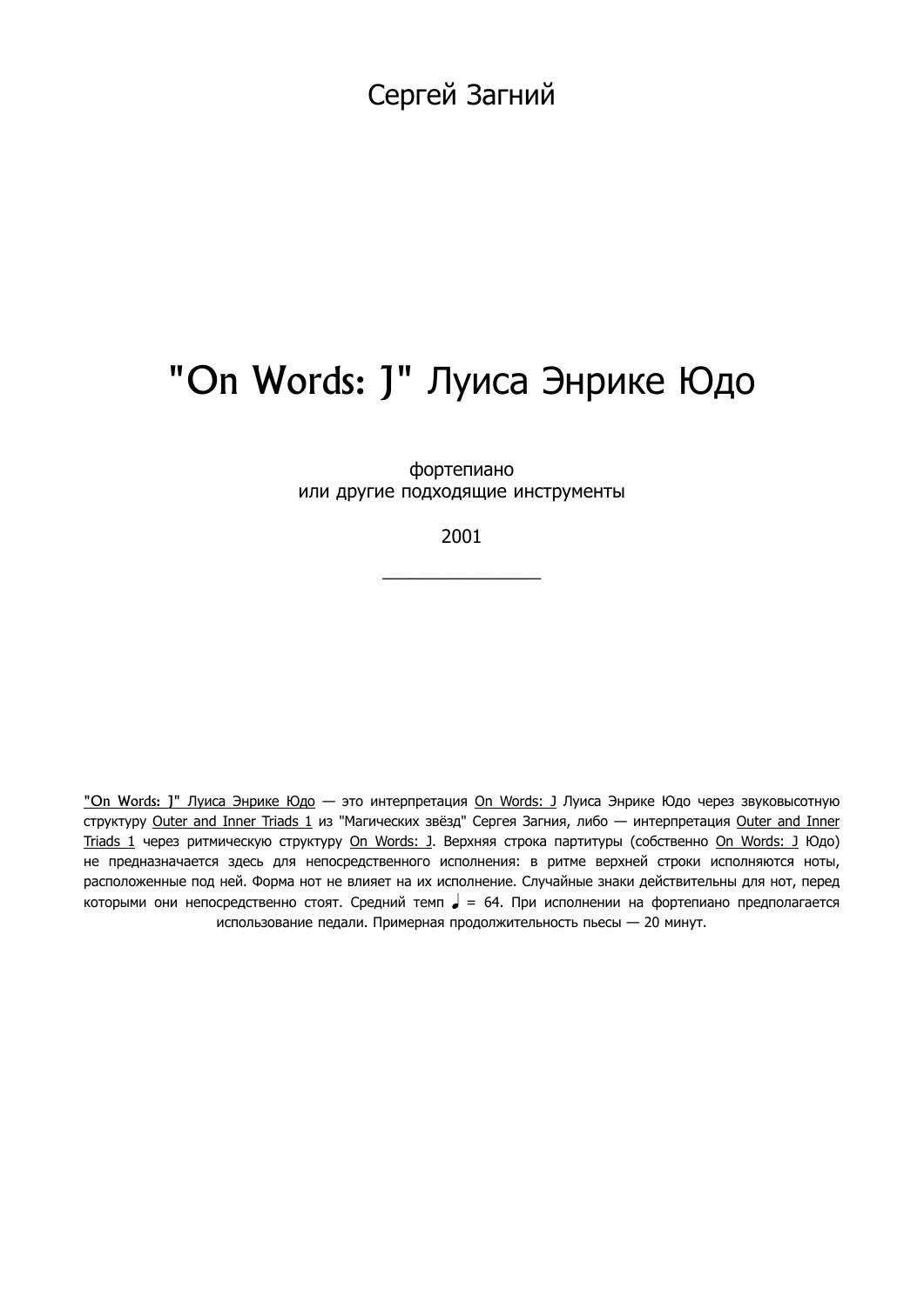Sergei Zagny

## "On Words: J" by Luiz Henrique Yudo

piano or other appropriate instruments

2001

 $\_$ 

"On Words: J" by Luiz Henrique Yudo is an interpretation of On Words: J by Luiz Henrique Yudo through the pitch structure of Outer and Inner Triads 1 from "Magic Stars" by Sergei Zagny, or an interpretation of Outer and Inner Triads 1 through the rhythmic structure of On Words: J. The upper line of the score (in fact Yudo's On Words: J) is not designed for direct playing here: it gives the rhythm for the lines placed below. The shapes of the notes do not affect their performance. Accidentals apply to the notes which they directly precede. The average tempo is  $\sqrt{ } = 64.$  When played on the piano, use of the sustain pedal is assumed. Approximate duration is 20 minutes.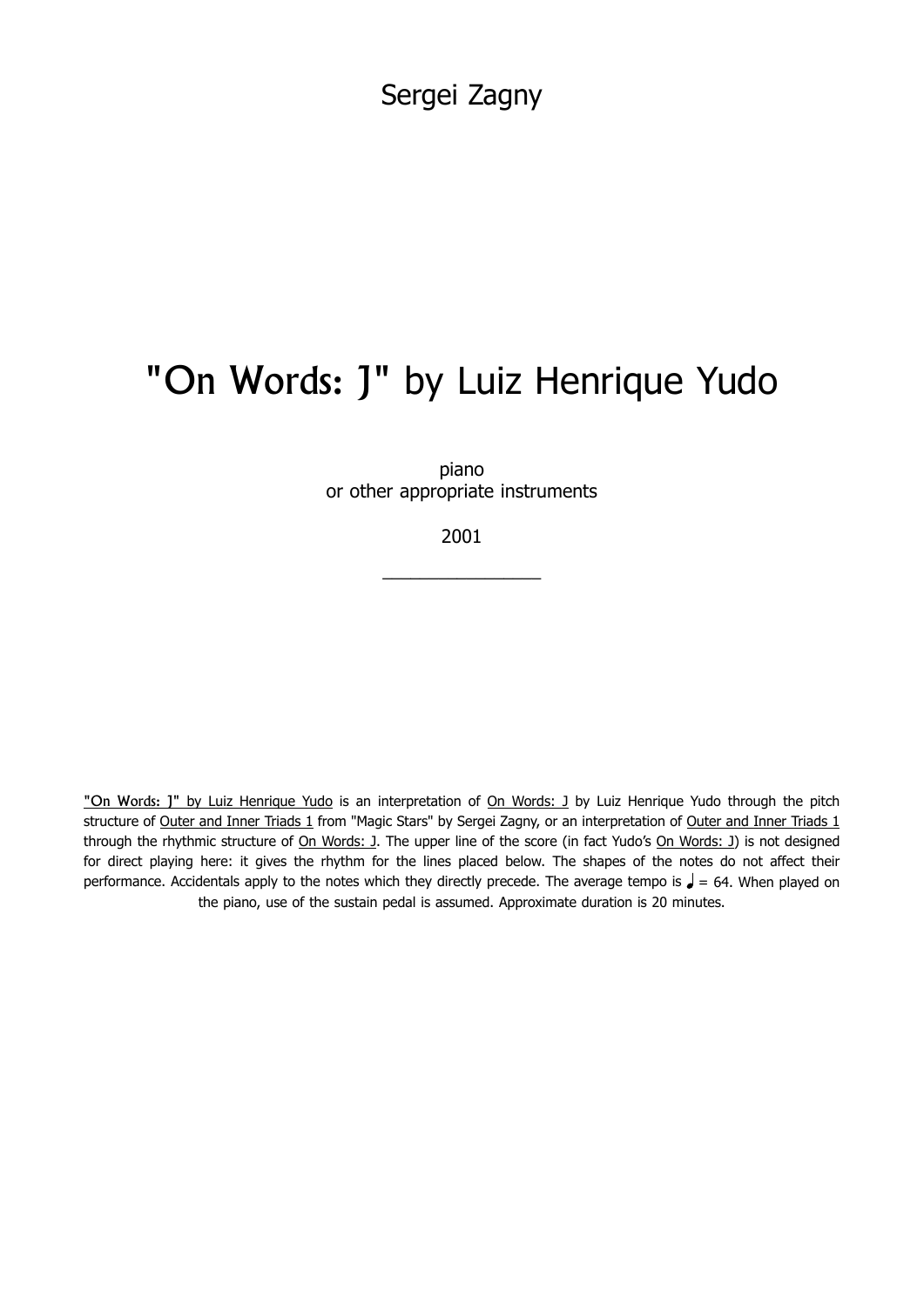

Sergei Zagny : "On Words: J" by Luiz Henrique Yudo

 $\overline{2}$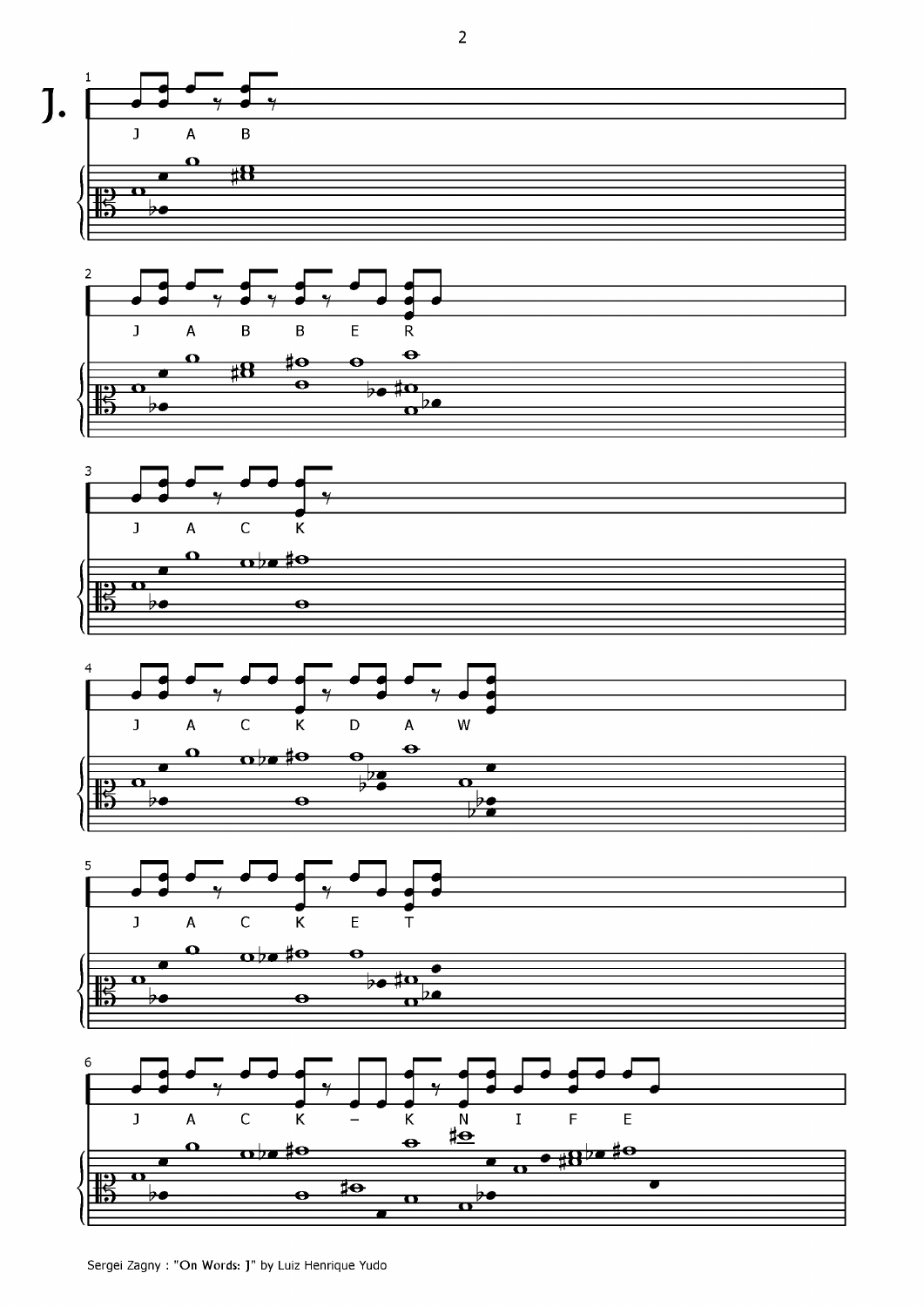











 $\mathbf{3}$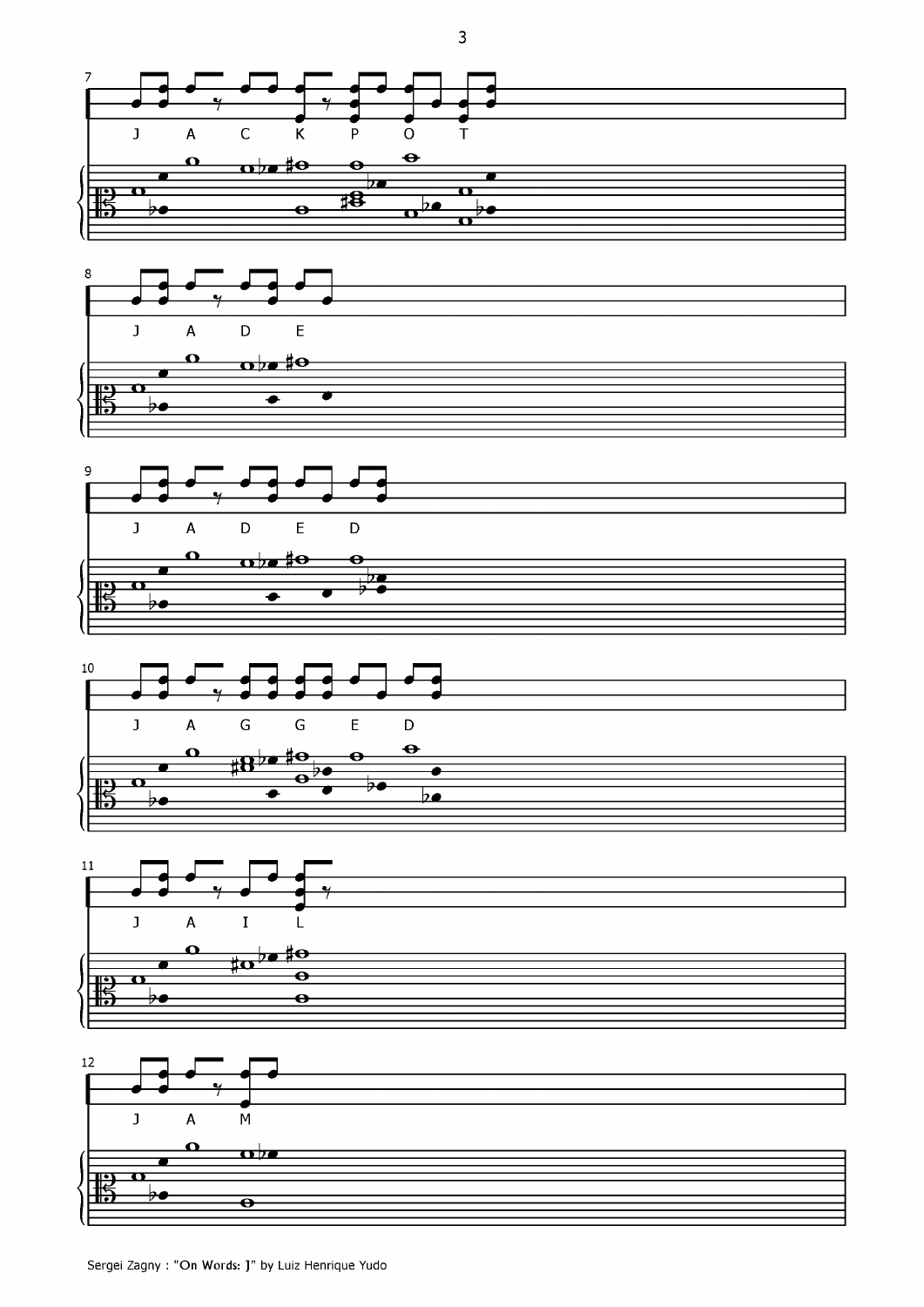

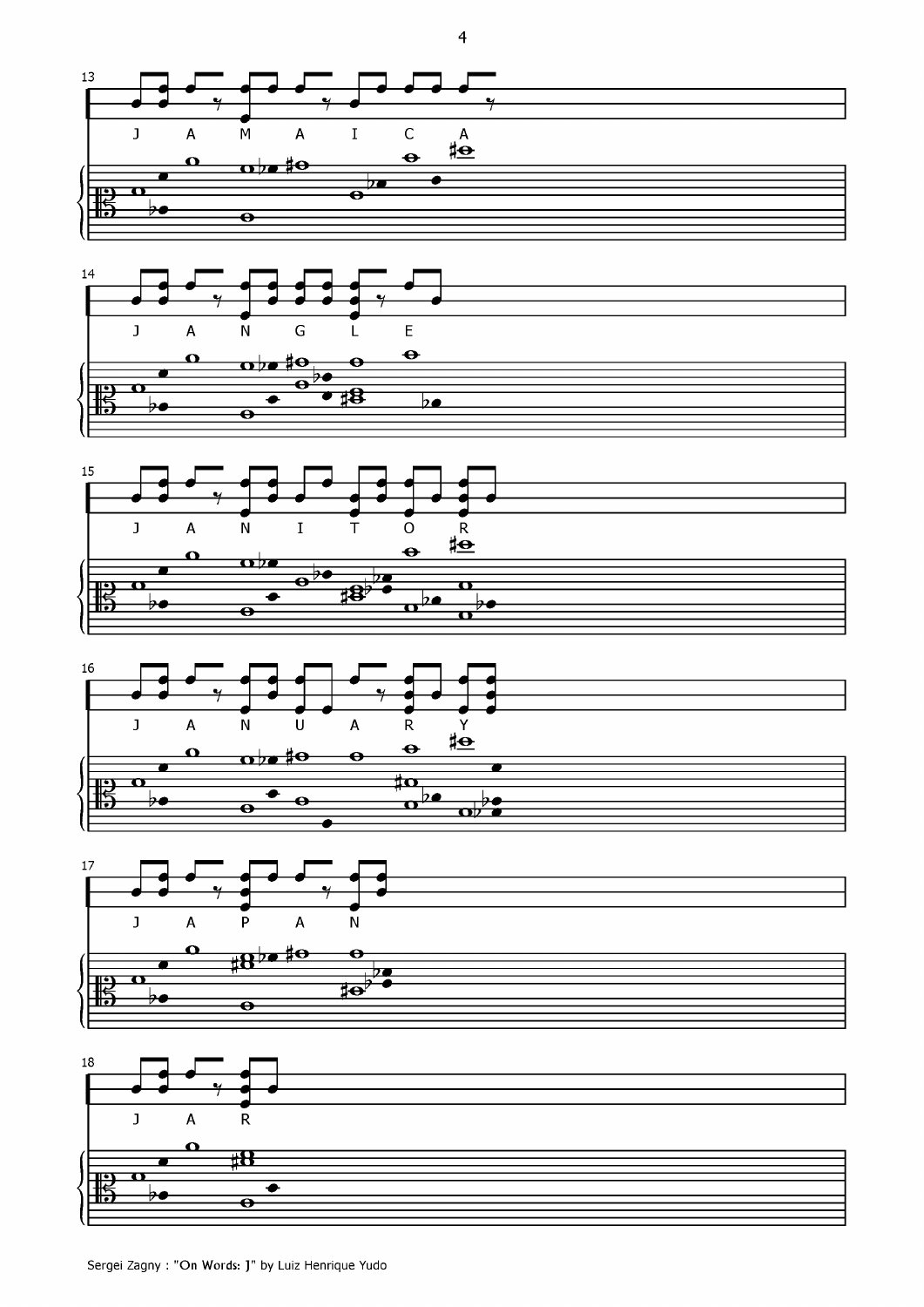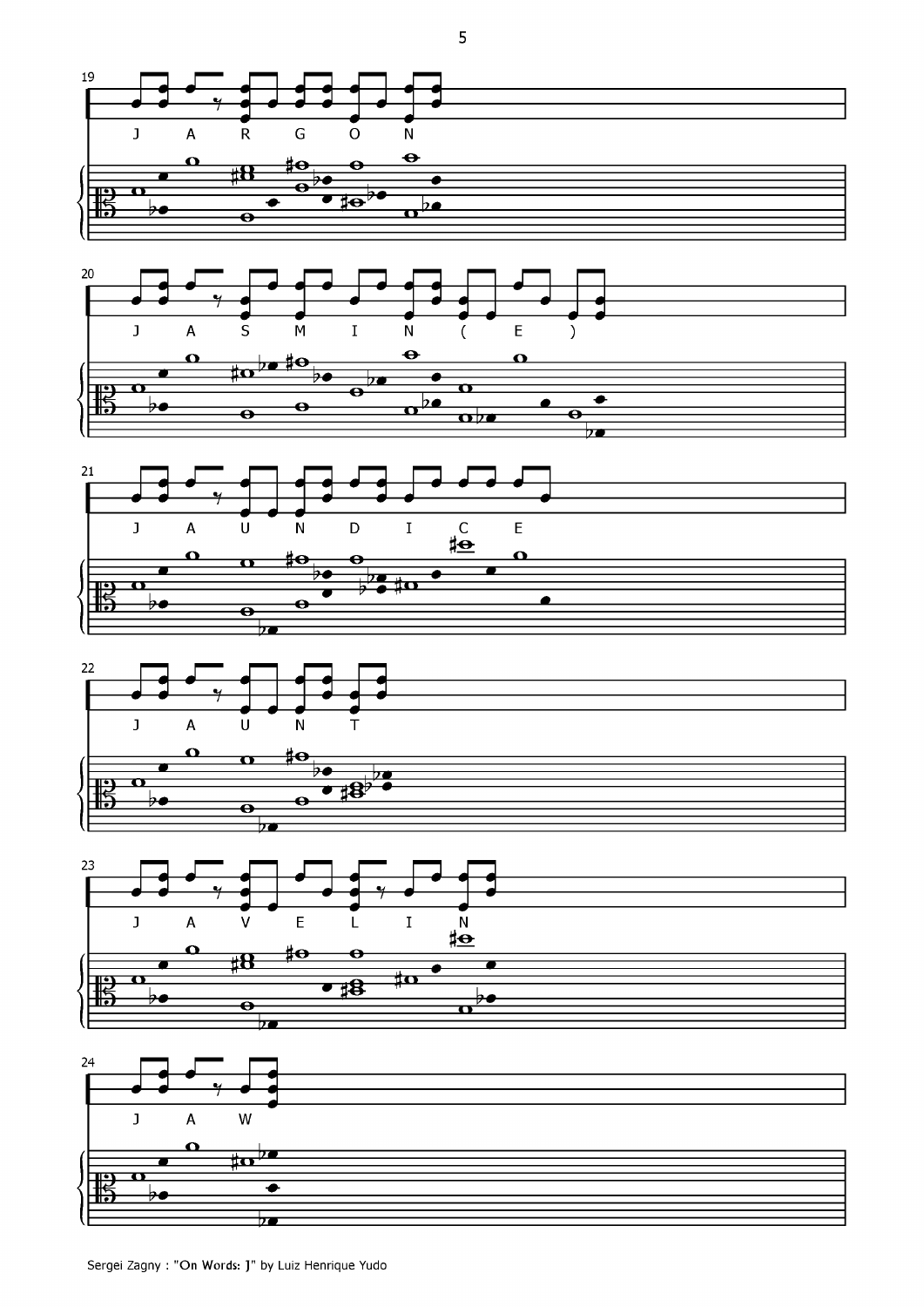











 $\boldsymbol{6}$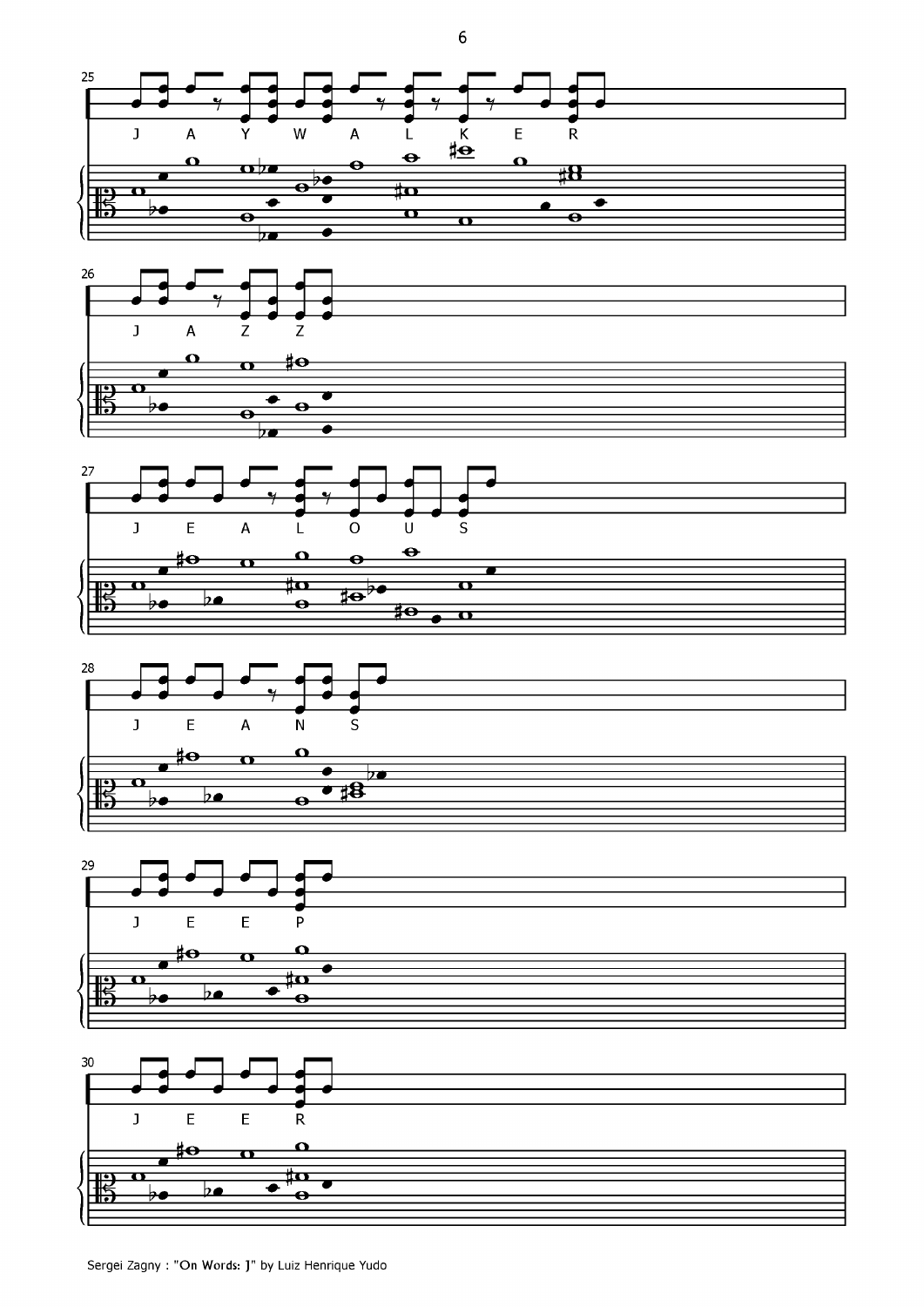

 $\overline{7}$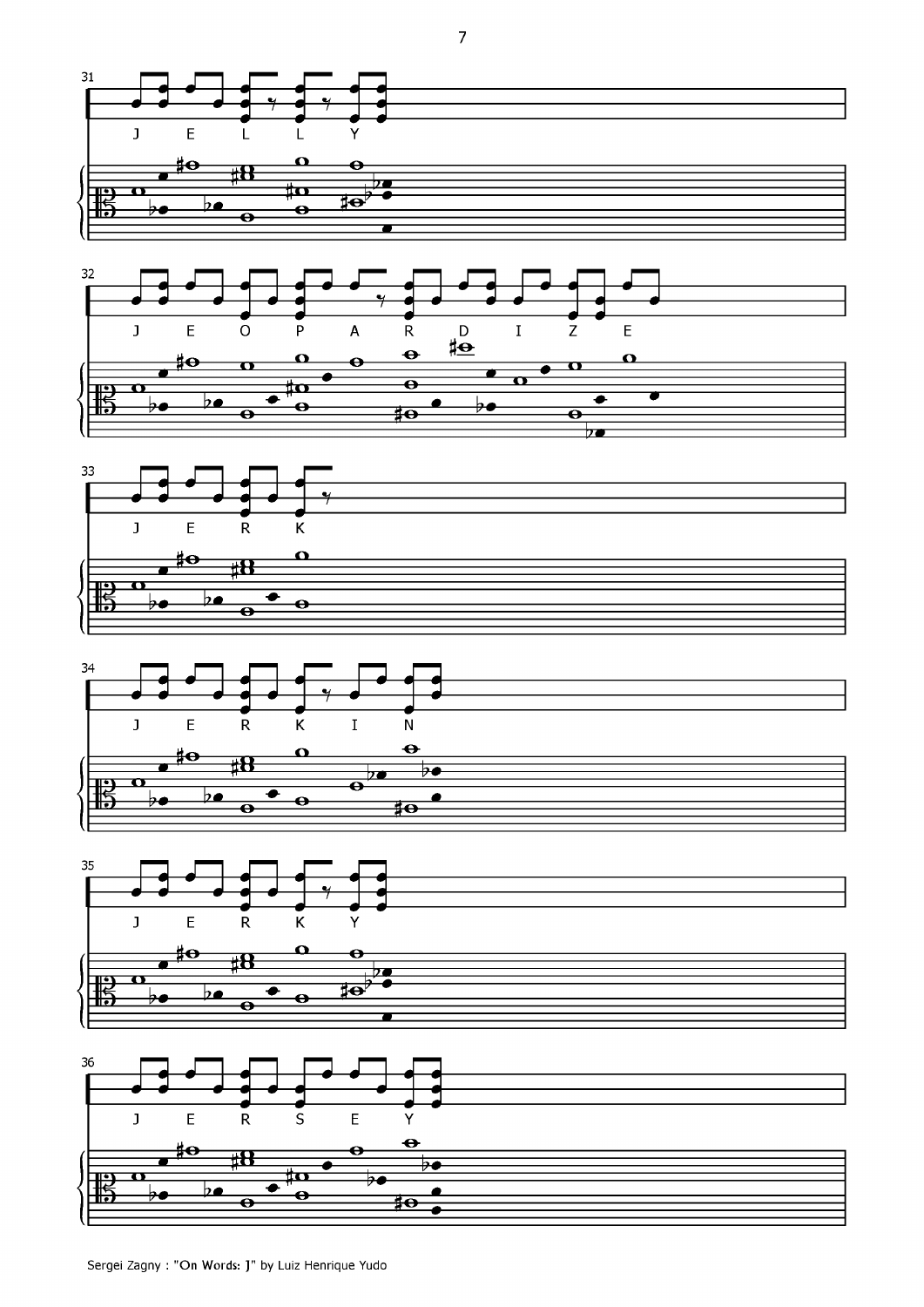







 $\bf 8$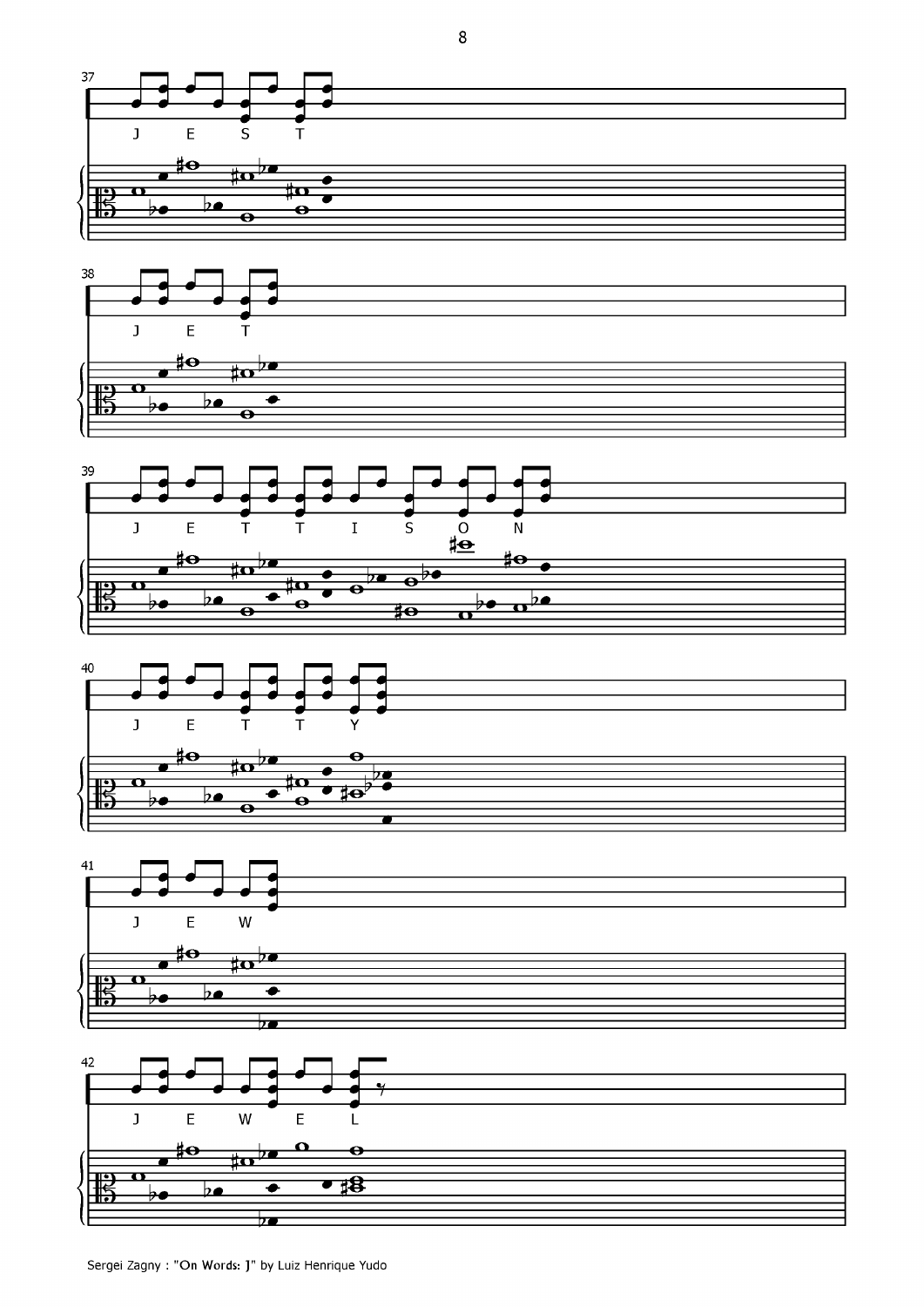









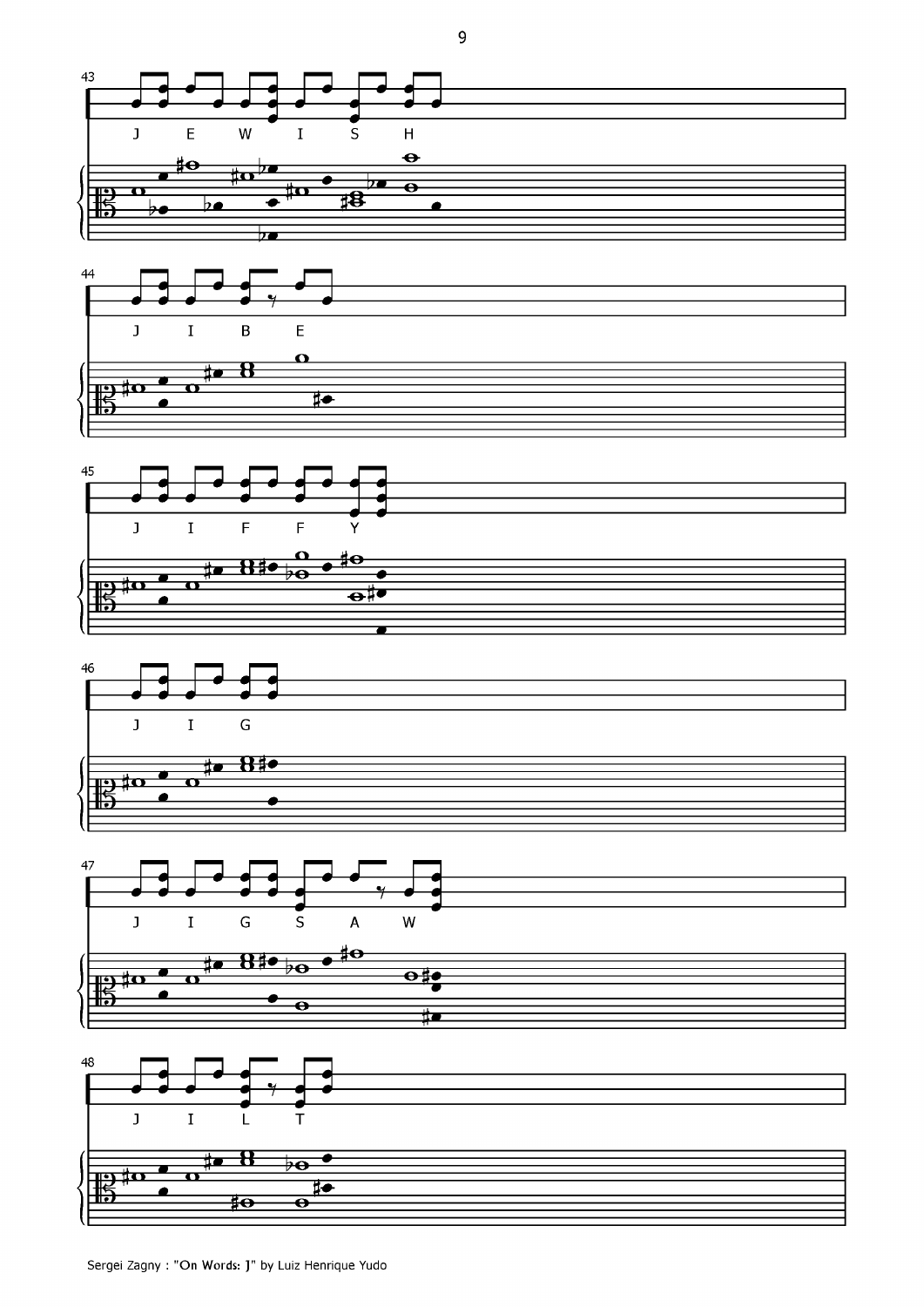





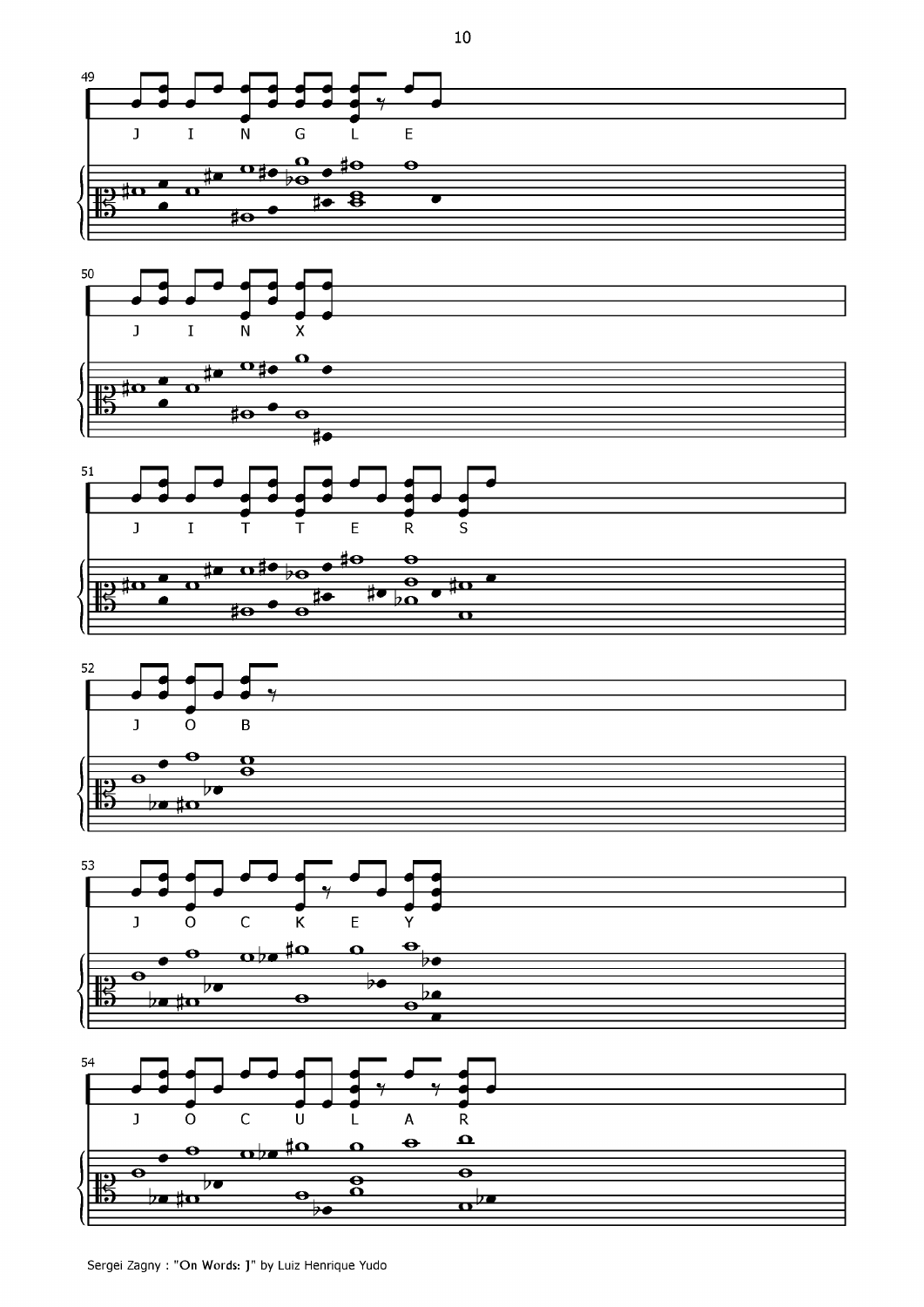

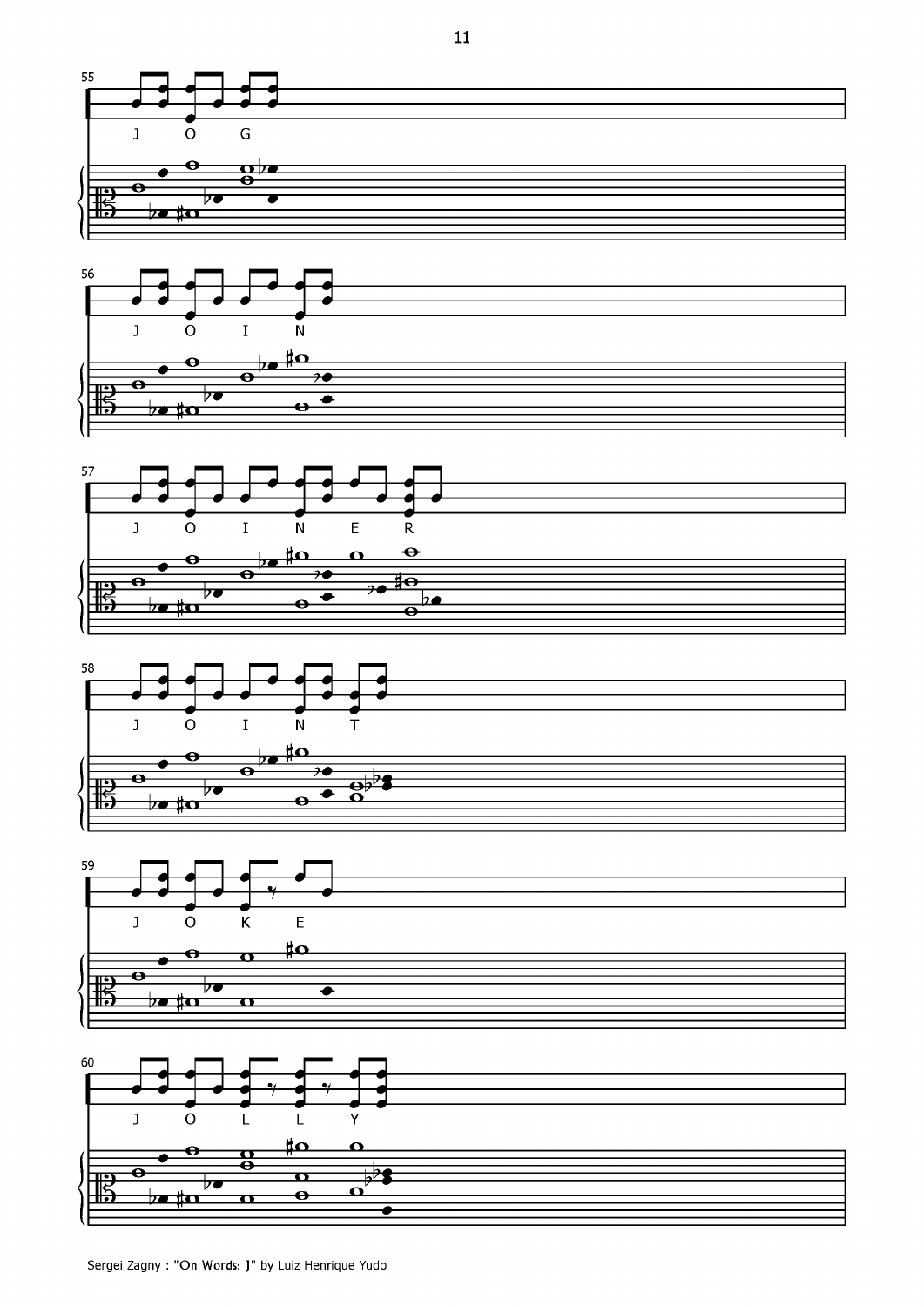

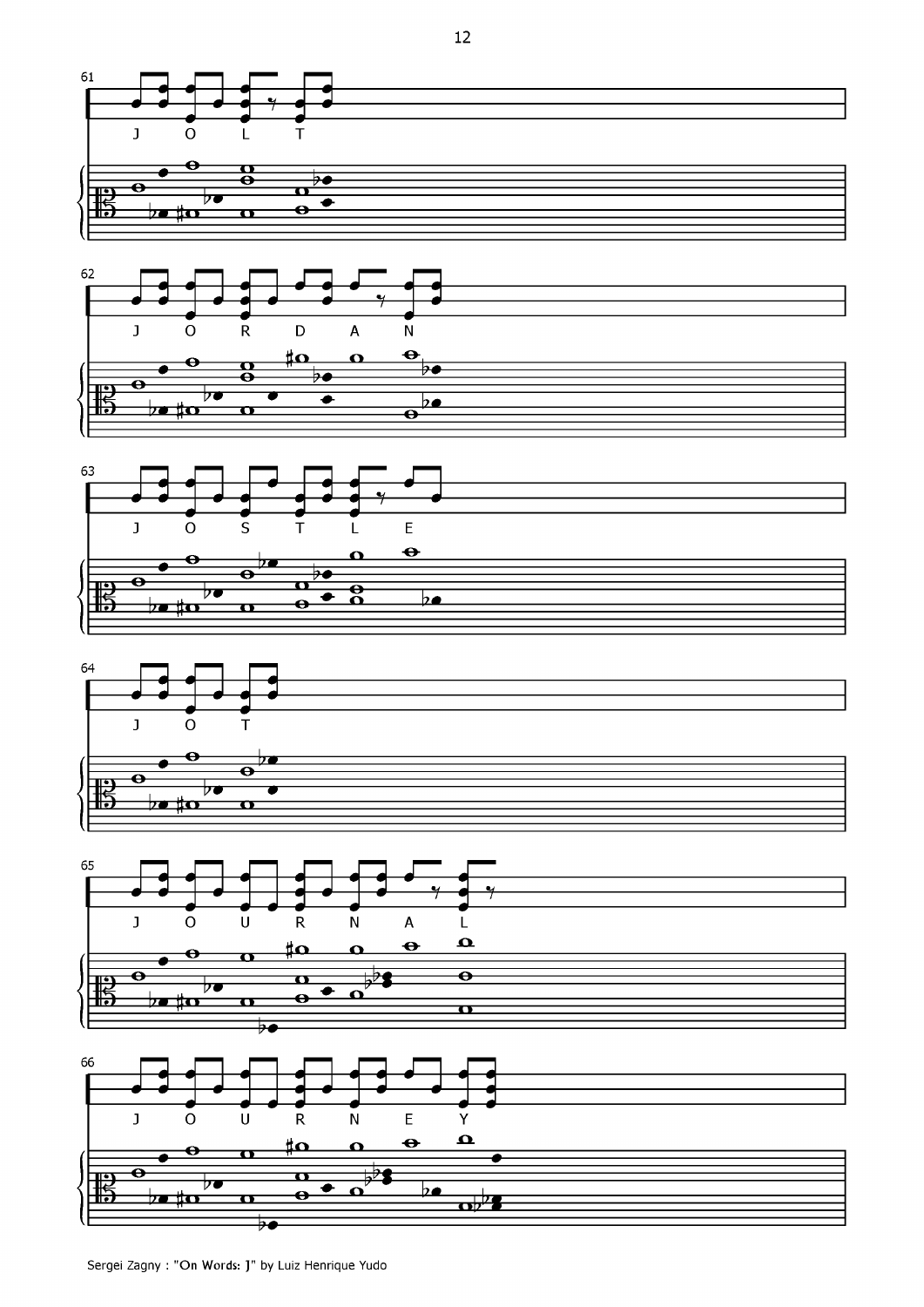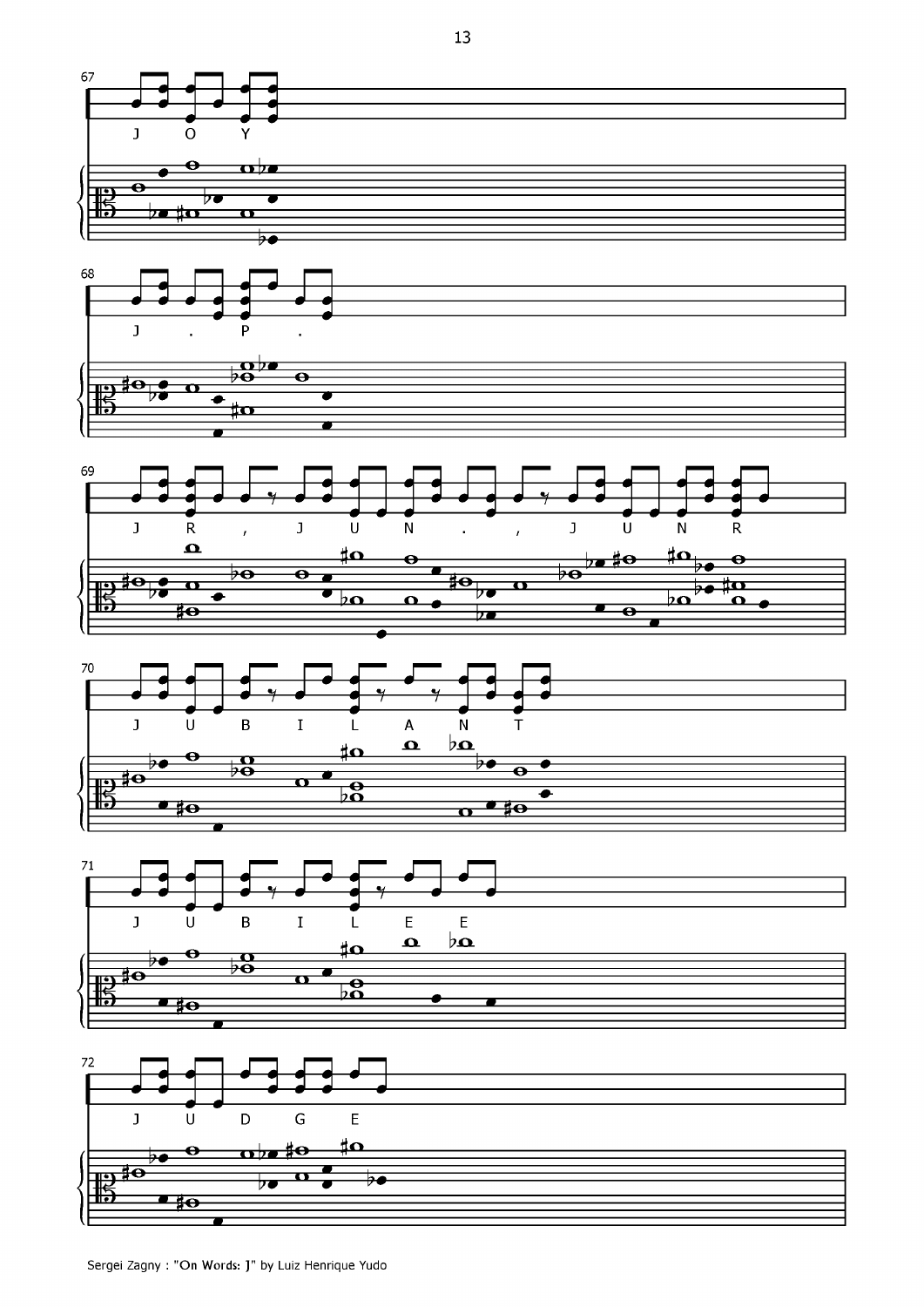





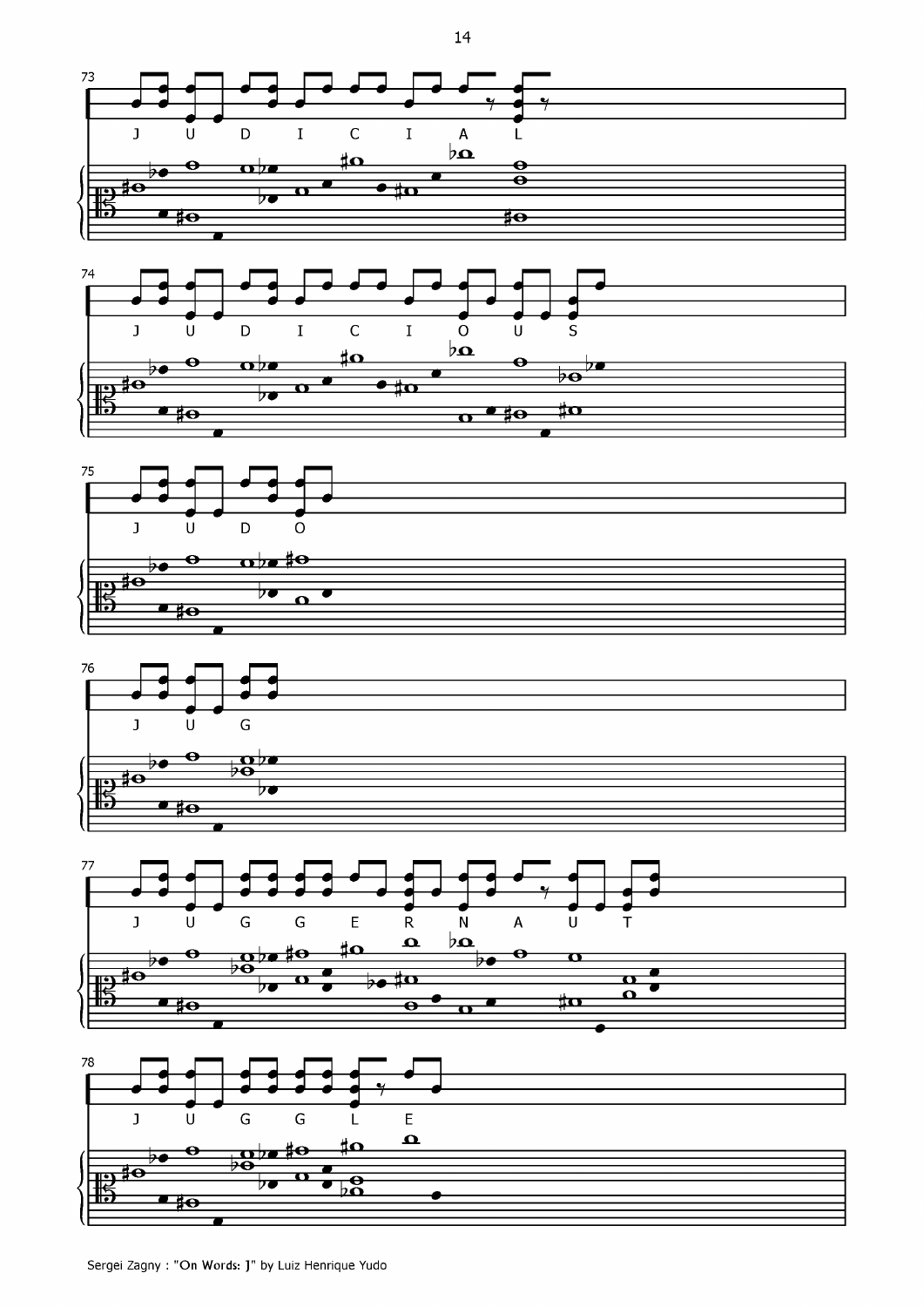

z

 $\bullet$ 

Sergei Zagny : "On Words: J" by Luiz Henrique Yudo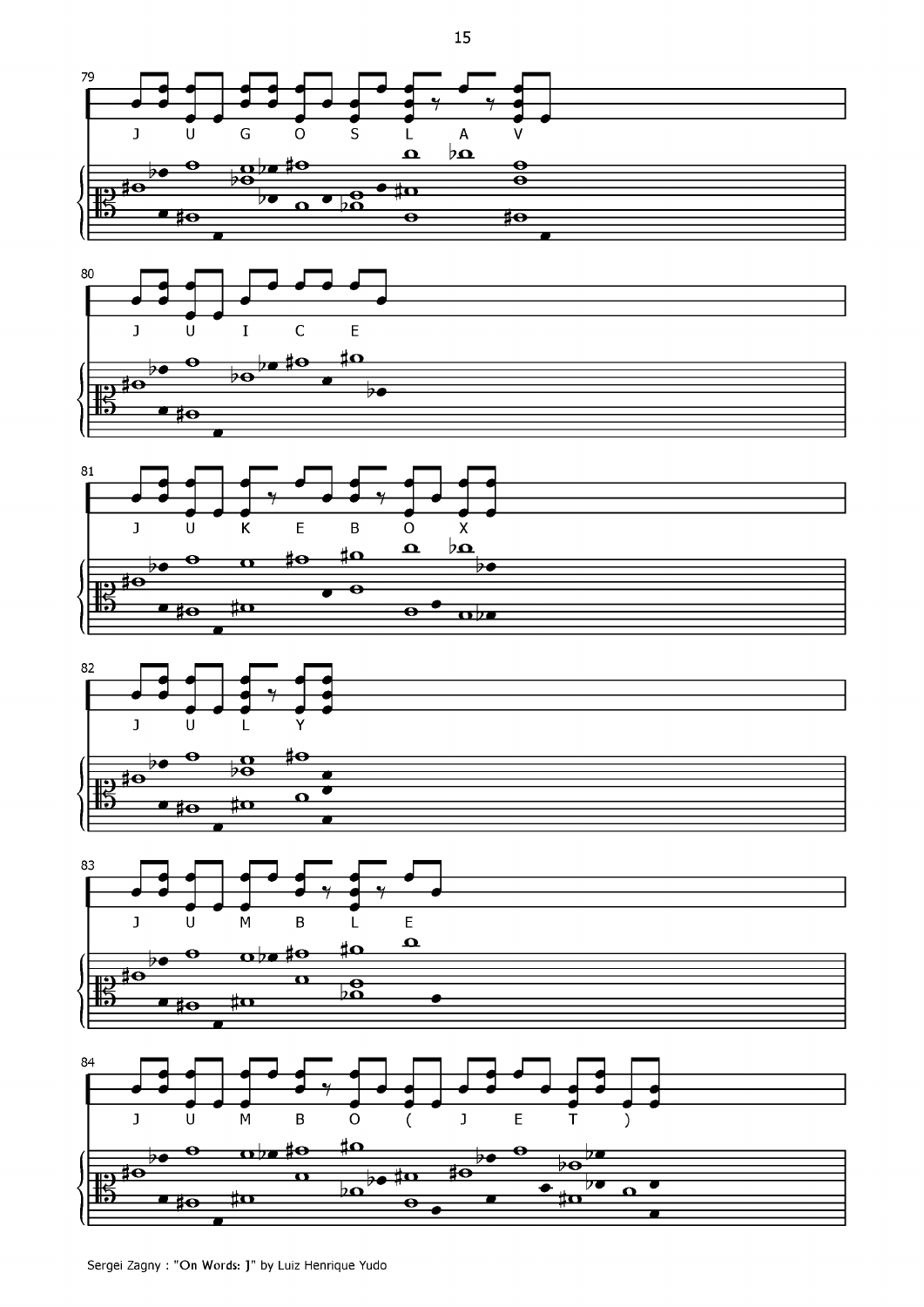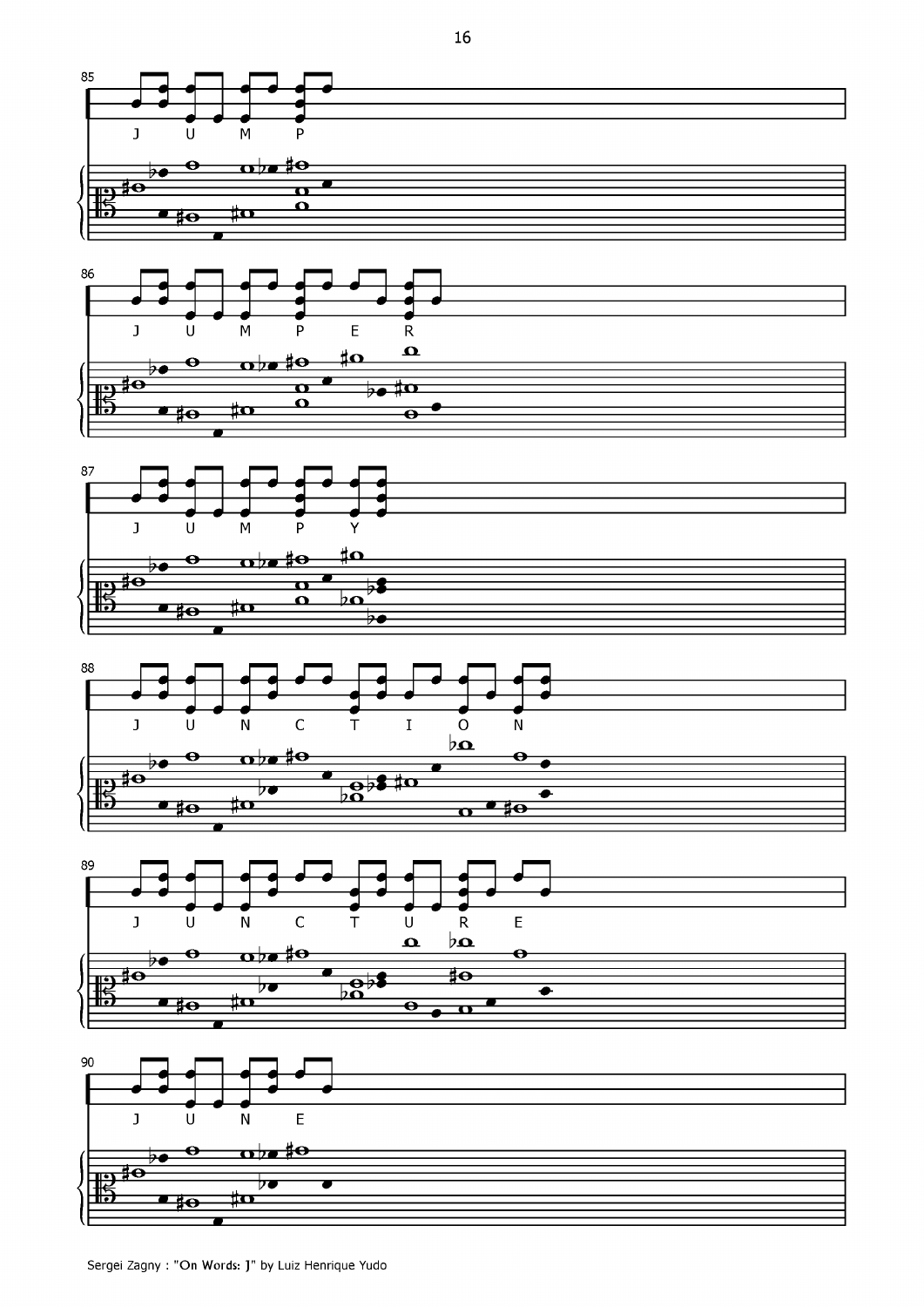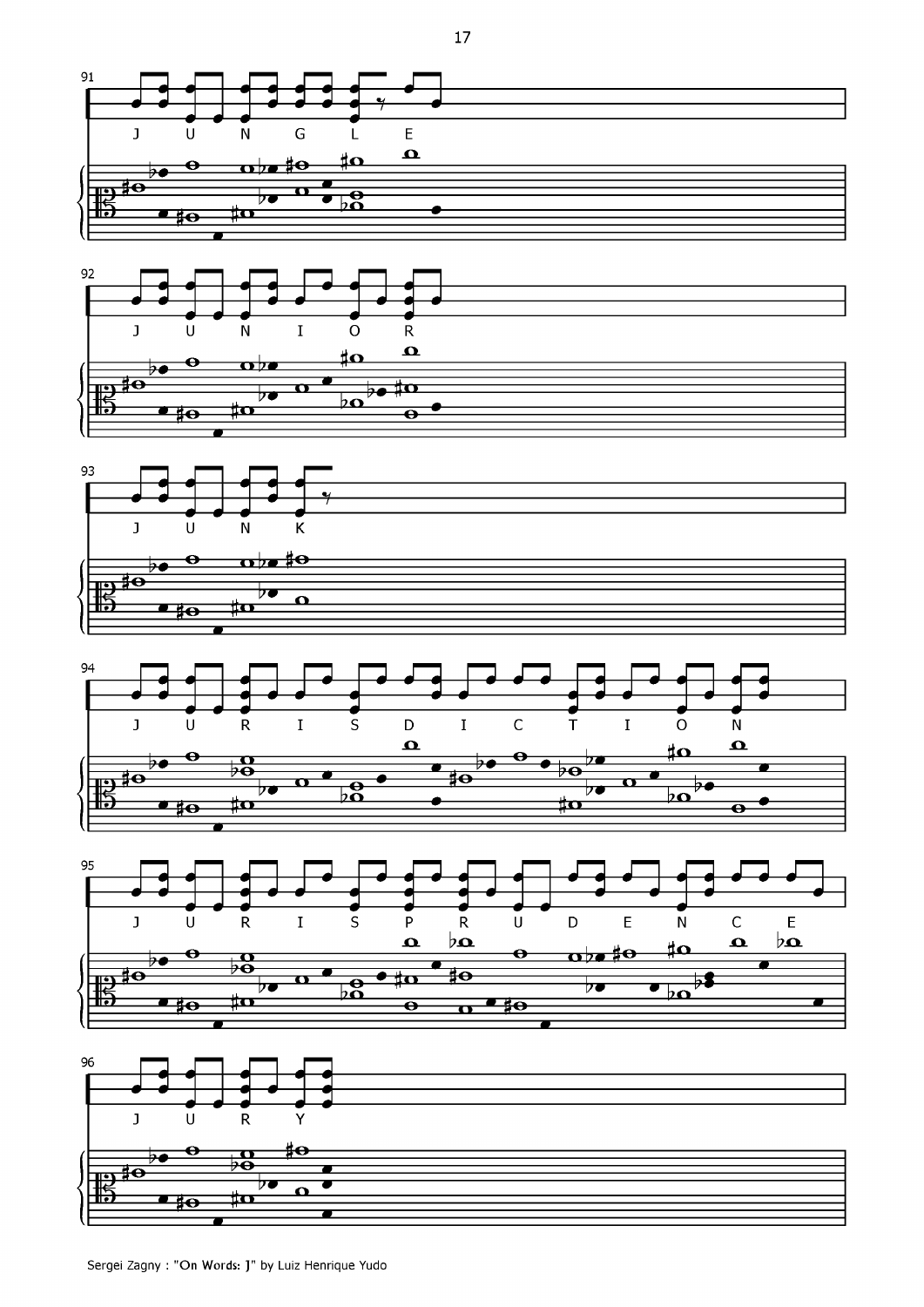